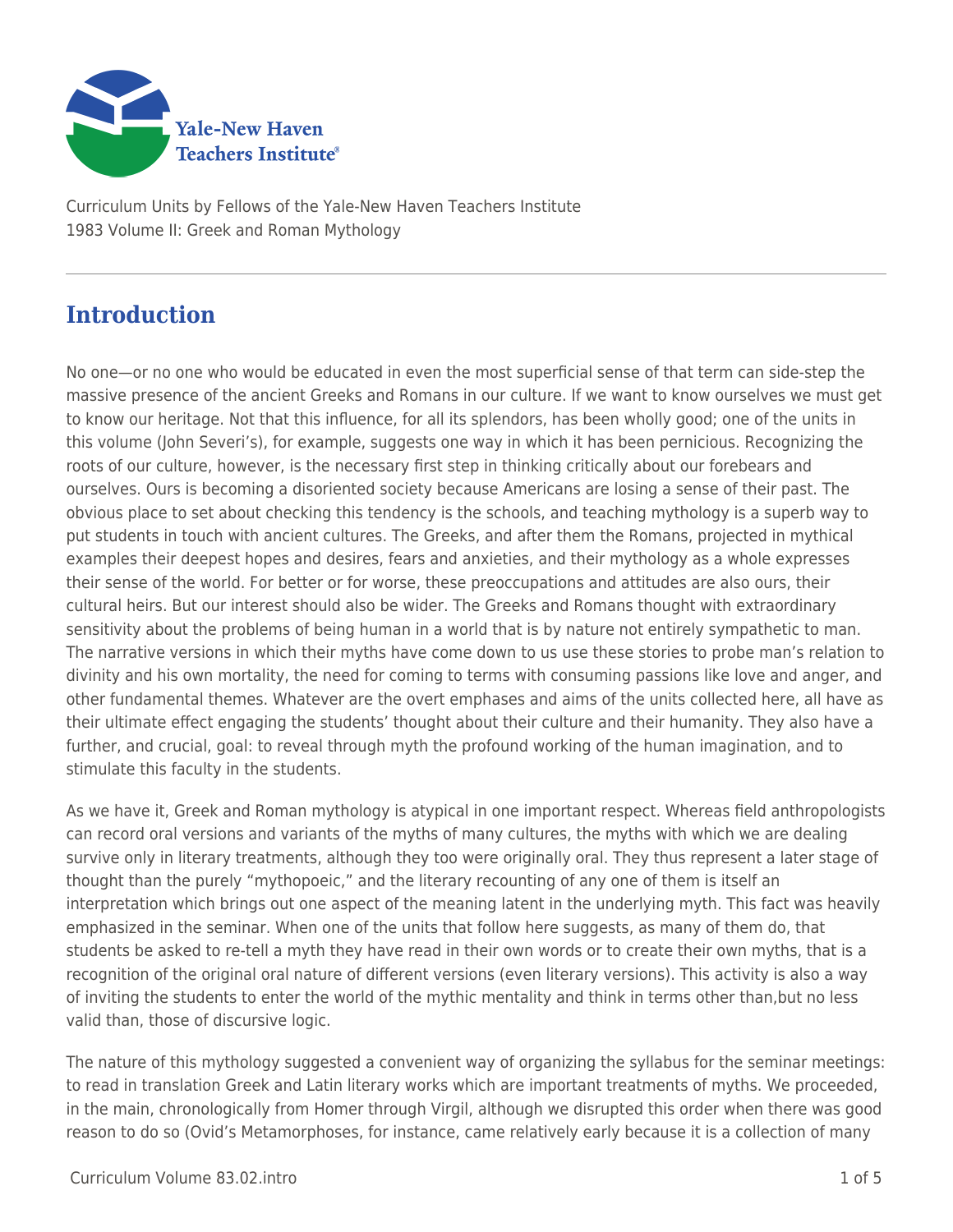prominent myths engagingly and perceptively narrated). There were other possible approaches; we might, for example, have considered various categories of myth (creation myths and so forth), using modern handbooks to avoid the expense of buying too many books. But the method adopted had the great advantage of allowing us to go behind the modern, doctored versions, such as Hamilton or Bulfinch, to the original sources. As a result, even those teachers who, for pedagogical reasons, propose to adopt modern handbooks in the classroom will be able to make informed judgments about them. An added benefit was that participants in the seminar were introduced to some wonderful classical literature with which they had not been familiar.

Partly because of the format adopted, but also for other reasons, there were limits on what the seminar could accomplish. In the first place, we could not give much attention to the many and diverse theories about the nature of mythology, because to do so would not have met the teachers' interests and needs. This omission raised one problem: we were constantly faced with the difficulty of defining myth, especially in distinction to other forms of narrative. In the end, we considered several different kinds of story: myth proper, heroic and historical legend, and folktale. We observed characteristics of each, but without being too precise about definitions (these types often blur into one another anyway). Secondly, although ancient as well as modern art on mythological subjects figured prominently in our discussions, we could not, for obvious reasons, survey classical civilization systematically despite the need felt by some participants for such a study. Still, mythology serves as a good introduction to the broader cultures for both the teacher and the student and could stimulate further interests.

Mythology is a very broad field, and the units gathered here reflect the diversity of approaches that it allows. There is even a fine unit on myths about marine mammals: In general, the units are of two types: those that treat mythology or a particular text (Homer's Odyssey ) in itself, for its intrinsic interest, and those that use mythology as a pedagogic device to teach a fundamental skill (reading, English as a second language, analysis and interpretation of narrative). Both are equally valid approaches, and in fact in each unit both are represented though one or the other is stressed. Most of the units also fall into smaller categories of two or three according to their concerns, and the order in which they appear in this volume reflects this grouping.Those within each group, however complement, and never merely duplicate, one another. That the units are so various testified to the versatility of the subject, and also to the resourcefulness and ingenuity of the teachers who wrote them.

The teachers felt that a list of the major Greek and Roman gods and goddesses, with their functions and attributes, would aid users of this volume. Such a list follows this introduction. We are grateful for it to Professor Richard Goodkin of the Yale French Department, and to Michael Conte for typing it.

William G. Thalmann

## **THE GODS OF OLYMPUS**

Provinces and functions listed under symbol A; attributes under B.

ZEUS (Jupiter, Jove).

A. (1) Sky and weather, especially the rain, thunder, lightning. (2) Sovereignty of the world: he was king and father of gods and men. (3) Protection of political and social institutions; state, family contracts, oaths, relations of host and guests.

B. Thunderbolt, staff, scales, aegis, eagle, lion, garland of wild olive or oak leaves, Nike, beard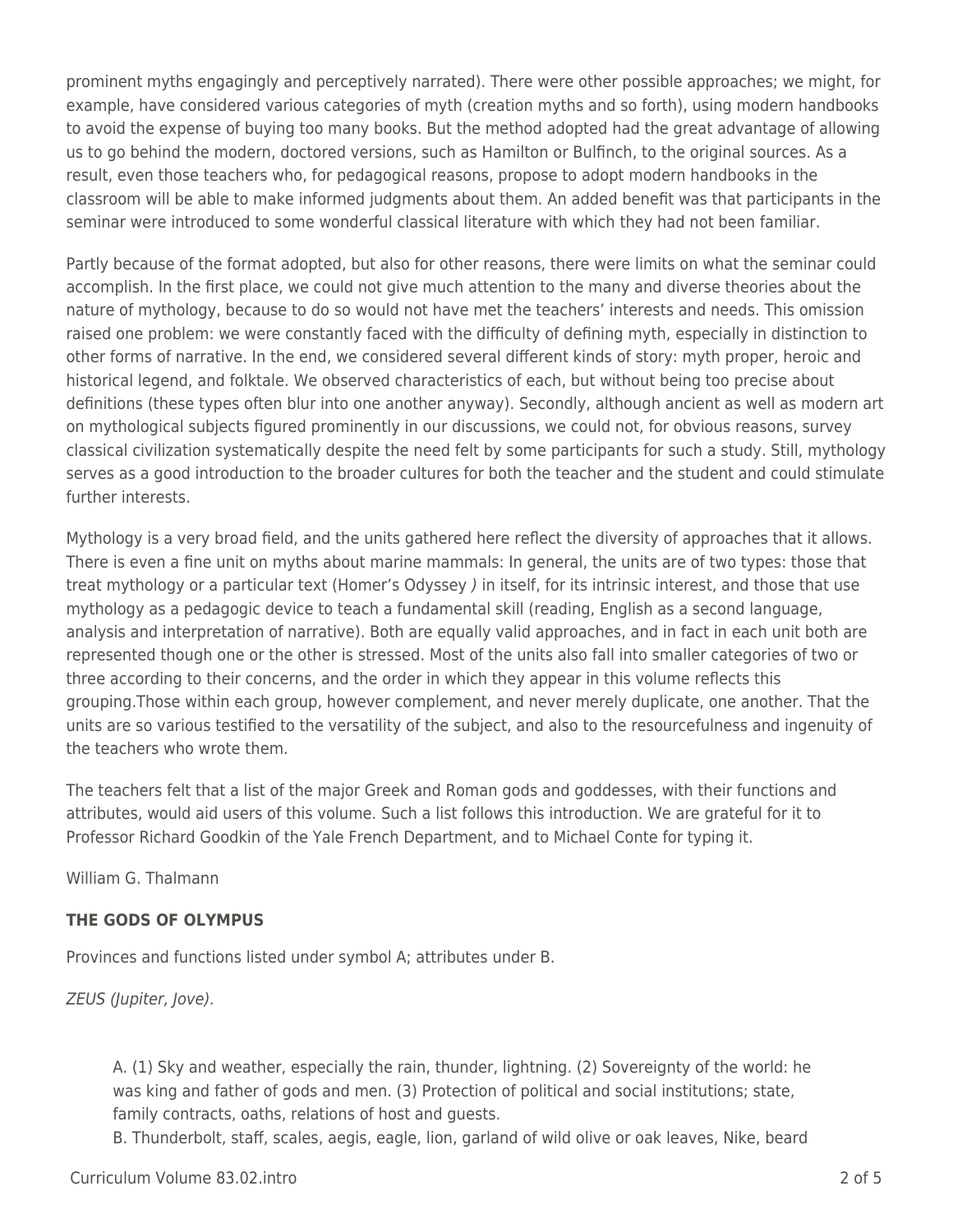and flowing locks.

HERA (Juno).

A. (1) Queenship of the world as Zeus's sister-wife. (2) Marriage. (3) Motherhood, especially the protection of women in childbirth.

B. Crown, a high headdress, scepter, wedding veil, peacock, cuckoo.

### POSEIDON (Neptune).

A. (1) All waters, both salt and fresh. (2) Horses. (3) Earthquakes.

B. Trident, dolphin, horse, bull, Triton, beak of a ship.

HADES (Dis).

A. Sovereignty over the underworld and dead. (2) Lordship of all mineral wealth beneath the earth. (3) Fertility.

B. Cap of darkness, scepter, throne, chariot, and horses.

(He is an Olympian of Zeus's brother, though he does not live in heaven.)

APOLLO (Phoebus).

A. (1) Prophecy. (2) Medicine. (3) Music, poetry, dance. (4) Archery. (5) Youth and manly beauty. (6) Flocks and herds.

B. Tripod, omphalos, Iyre, bow and quiver of arrows, crown of laurel, peplos, hawk, raven or crow, fawn.

ARTEMIS (Diana), twin sister of Apollo.

A. (1) Wild life, as mistress of wild things. (2) Hunting. (3) Virginity. (4) Protection of women in

Curriculum Volume 83.02.intro 3 of 5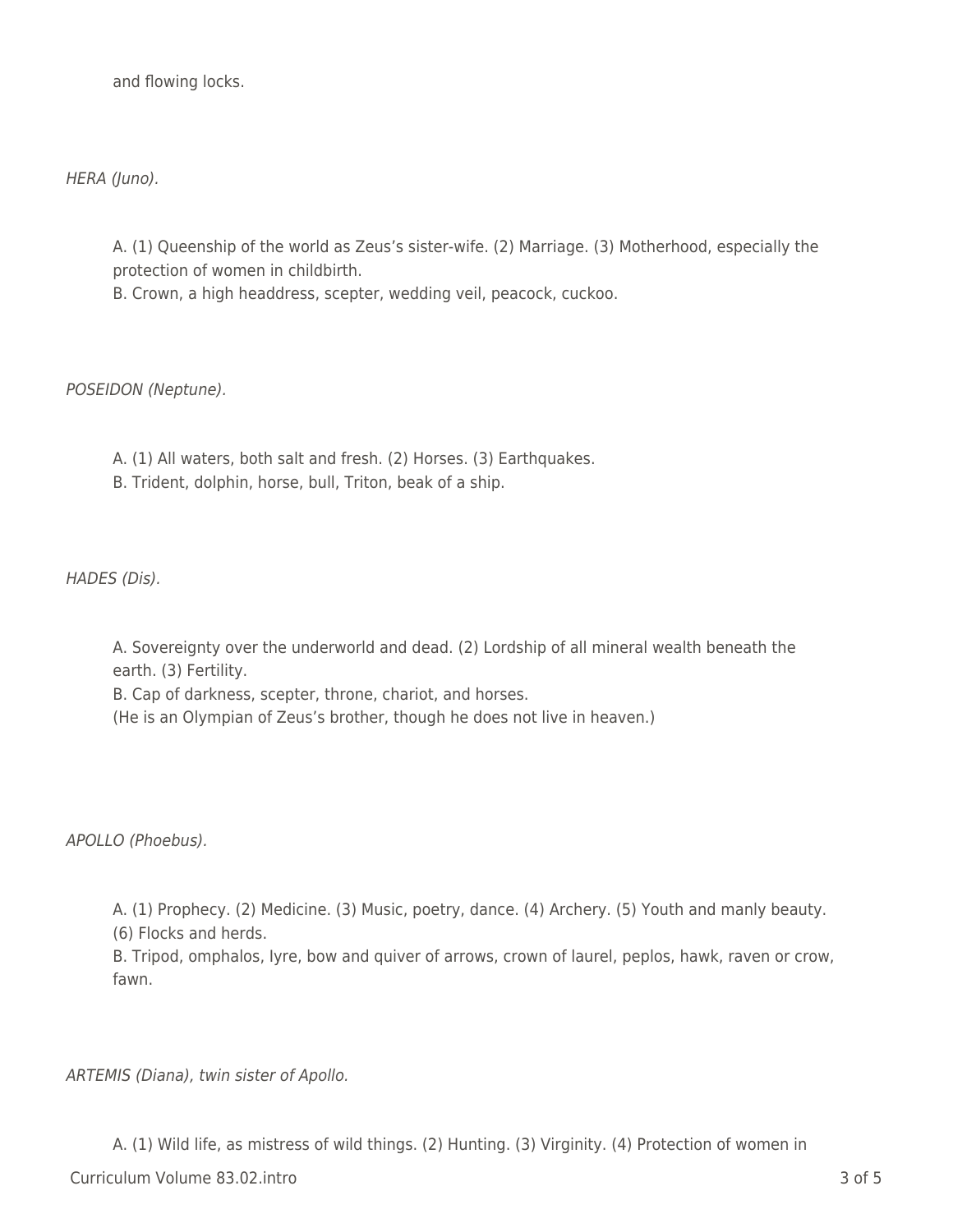childbirth. (5) Archery. She is not properly a moon goddess, as is often said; but she does have a fairly early connection with the moon through her identification with Hekate, who was identified also with Selene.

B. Bow and quiver of arrows, short sleeveless hunting dress, narrow ribbon in hair, deer, wild goat, bear, quail, and torch.

ATHENA (Minerva). Zeus daughter without a mother

A. (1) War.(2) Protection of the state. (3) Handicrafts, both women's and men's; weaving, spinning, embroidery, chariot making, shipbuilding, etc.. (4) Wisdom in general. B. Helmet, shield, spear, aegis, Nike, lamp, distaff, owl, and snake.

APHRODITE (Venus).

A. (1) Love. (2) Fertility. (3) Beauty (4) Carnal desire. B. Mirror, apple, dove, attractive garments, cosmetics.

HEPHAISTOS (Vulcan).

- A. (1) Smithy and men's handicrafts. (2) Fire.
- B. Smith's garb, hammer, anvil, bellows, forge, fire.

DEMETER (Ceres).

A. (1) Agriculture, especially the grain. (2) Fertility in general.

B. Sheaf of grain, polos, scepter, torch, sacrificial bowl.

HERMES (Mercury).

A. (1) Conmerce. (2) Theft . (3) Heraldry. (4) Flocks and herds. (5) Youth and manly beauty. (6) Music. (7) Conducting of souls to the lower world. (8) Patron of the traveller and of the lucky find. B. Hat (usually broad-brimmed), Herald's staff, winged sandals, tortoise-shell Iyre, ram shepherd" staff.